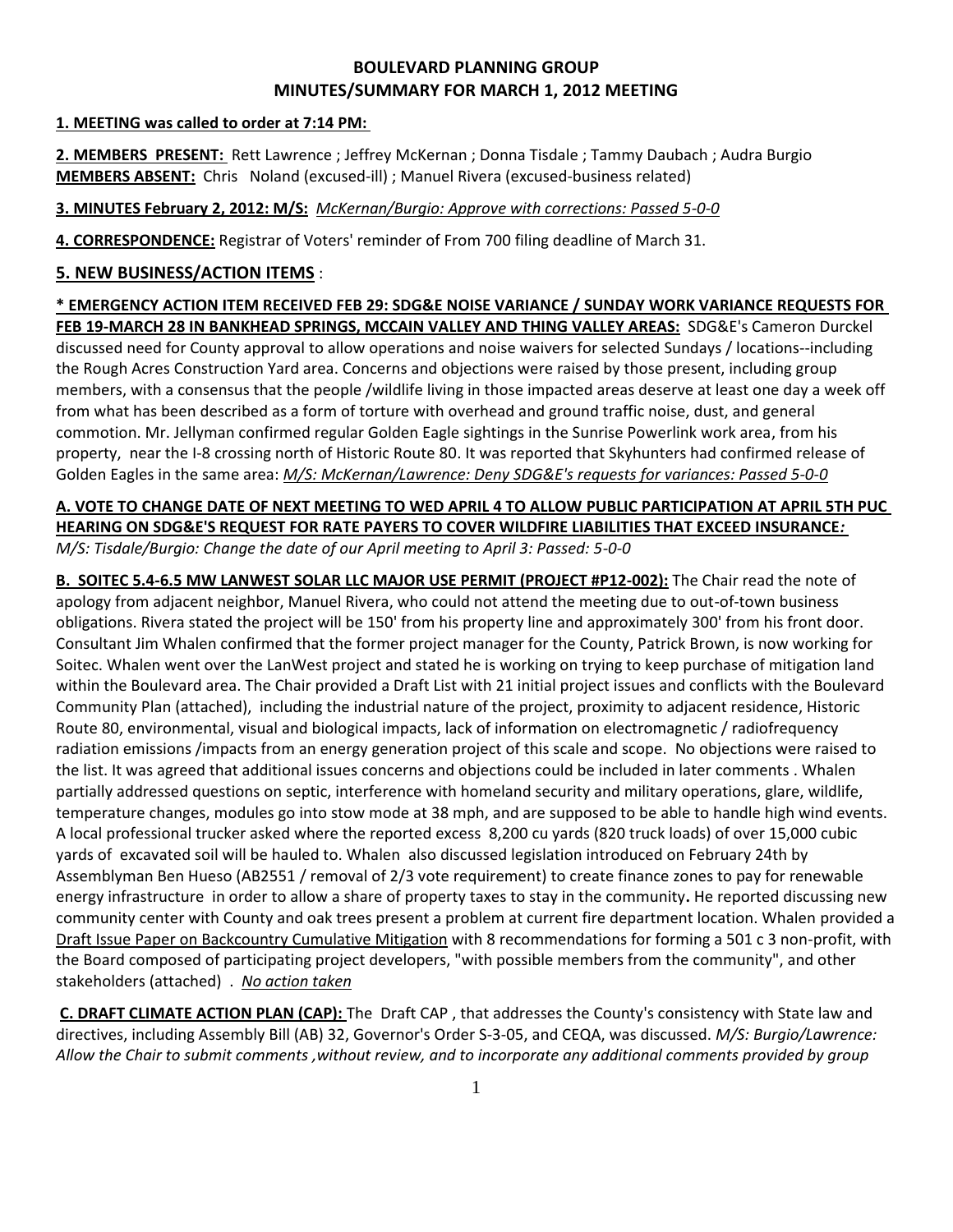## **D. FEB 29 BOARD OF SUPERVISORS HEARING SET FOR RED TAPE TASK FORCE RECOMMENDATIONS, INCLUDING POTENTIAL ELMINATION OF PLANNING/SPONSOR GROUPS:** The new bullet points were reviewed: *M/S: McKernan/Daubach: Approve new bullet point list: Passed 5-0-0*

#### **E. COUNTY REQUEST FOR SUPPORT TO REMOVE TWO DEAD OAKS ALONG HISTORIC RT 80 NEAR LIVE OAK SPRINGS:**

*M/S: Lawrence/Daubach: Approve removal of two oaks on the condition that GSOB protocol is followed to prevent the spread of pests: Passed: 5-0-0*

#### **F. POTENTIAL EXPANSION OF BOULEVARD PLANNING AREA TO INCLUDE PRIVATE LANDS THAT CAN ONLY BE**

**ACCESSED BY MCCAIN VALLEY ROAD AND MILLER VALLEY ROAD:** The Group reviewed maps and discussed making a recommendation to the County to consider making changes to Boulevard Planning Area (BPA) to include private lands, including BLM in holdings, in the McCain Valley area that can only be accessed from McCain Valley Road through the BPA, and private lands in the Miller Valley area that can only be accessed from Miller Valley Road and the BPA. Land use on these impacted private properties will have the most impact on Boulevard neighborhoods . *M/S: McKernan/Lawrence: Request County consideration to expand the Boulevard Planning Area to include private properties that can only be accessed via McCain Valley Road and Miller Valley Road. Passed: 5-0-0*

### **6. UPDATES / POTENTIAL ACTION ITEMS:**

**A .MARCH 13: MEUSD BOARD WILL REVISIT TULE WIND DONATION AGREEMENT:** The Chair reported that Feb 13 MEUSD Board vote placed a revised donation agreement on the March 13 agenda for action.

**B. SDG&E'S SUNRISE POWERLINK / COMMUNITY UPDATE:** Cameron Durckel provided an update stating that Sunrise is 78% complete; 15,000 flight hours so far, with 3.5 million man hours. He confirmed that a construction helicopter made a hard landing in the Sycamore Canyon area and that silica dust, generated by drilling in rock, is being addressed. He reported there are 350 mitigation measures. Durckel also stated that the PUC's Assigned Administrative Law Judge's ECO Substation decision will trigger a 30-day comment period before the issue is placed on the agenda for the full PUC Board's action.

**C. BOULEVARD /JACUMBA /LA POSTA FIRE SAFE COUNCIL:** Next meeting is set for March 26th at the Jacumba Fire Department. It was reported that 2,027 dead oaks have been removed overall.

**D . BOULEVARD /JACUMBA REVITALIZATION REPORT:** Next meeting is March 6, 6:30. Participation and input are needed. County Fair starts June 2. Community calendars are now in list form only.

**E. VERIZON COMPLAINT:** The Chair reported on the Feb 21 meeting and Verizon engineer and County staff on the investigation into degraded / dropped cell service in Tierra Del Sol area /potential smart meter interference. Based on Verizon's investigations, their discovery, documentation, and follow-up on the strong jamming signal coming out of Mexico, and Verizon's promises to provide some upgraded equipment at White Star, it was agreed that Mr. McColl went above and beyond to track down the reason /source for our dropped Verizon service in the Tierra Del Sol area of Boulevard, and other areas served by the White Star cell facility. *M/S: Lawrence/Burgio: Withdraw our protest of Verizon's White Star MUP POD 018W4 (based on failure to comply with current permit), with noted remaining concerns with cumulative adverse health impacts to White Star fire fighters from increased exposure to electromagnetic / radio frequency / microwave radiation. Passed 5-0-0*

**F. SOITEC 20 MW LANEAST LLC :** 2172 McCain Valley Road NE corner Historic Route 80; owner Greg Lansing / Lansing Industries; new 69 kV gen-tie line to new Boulevard Substation; Jim Whalen reported that the MUP for this project will follow the Rugged Solar MUP.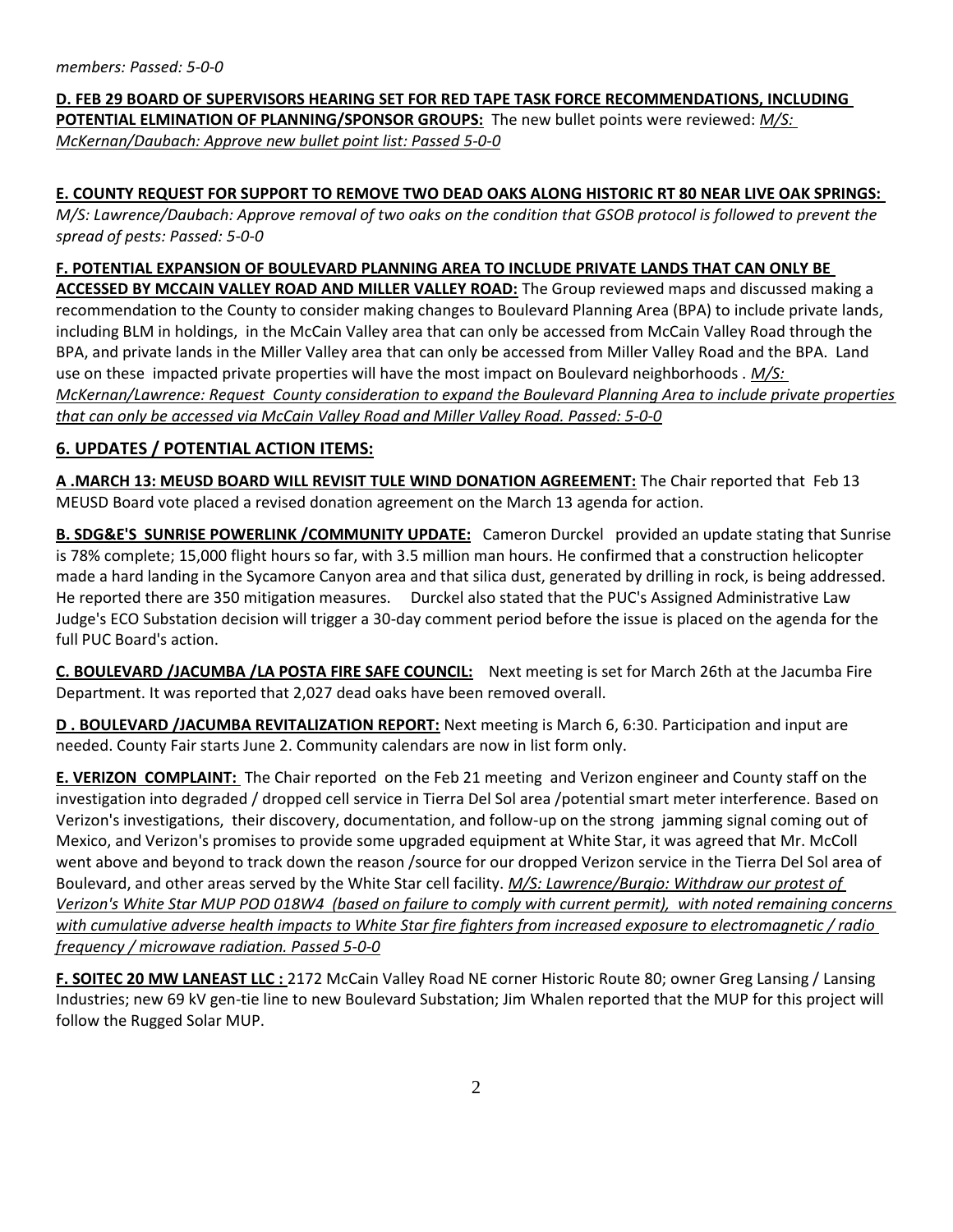**G. SOITEC 80 MW RUGGED SOLAR LLC MUP (MAP) 3992-1108:** Whalen reported this MUP is two weeks out. The Unmanned solar project proposed for approximately 700 acres of Rough Acres Ranch between McCain Valley Road and Ribbonwood Road, 1.5 miles north of I-8. APN's 611-110-01; 611-100-02 & 01; 611-090-04; 611-091-03; 611-090- 02;611-060-04; 611-091-09. 2553 McCain Valley Road. Approximately 3,132 Soitec CPV 2-axis tracking modules (each 25' x48'); l step up substation; new 69kV gen-tie line to proposed new Boulevard Substation.

**H. SOITEC 45-60 MW TIERRA DEL SOL SOLAR FARM LLC: MUP Pre-App. 3992: 11-022**: Jim Whalen reported this project will be the last in line of the 4 local projects, it is still in the design phase. Mitigation land should be purchased in Boulevard but not many qualified properties are available: Up to 2,610 Soitec CXS530 Concentrating PV dual axis tracker units (12 super modules per tracker) ;3 acre step-up substation , 138kV gen-tie line loop in to ECO Substation 138 kV line; 4 acre O&M building; proposed for undeveloped land (RL80 / partial remaining Ag Preserve) SE corner of (796) Tierra Del Sol Road and Tierra De Luna Road, adjacent to the border fence.

**I. AMONIX JACUMBA SOLAR POWER : Major Use Permit (MPA) 11-1014**: The approximately 860 Acre (RL 80/S92)project is proposed to be located approximately 1/4 mile west of Jacumba between Historic Rt. 80 and I-8. Mark Ostrander, Chair of the Jacumba Sponsor Group, reported that he has not received responses from Amonix.

**J. BP SOLAR NORTH AMERICA LLC: 20 MW JACUMBA SOLAR / MAJOR USE PRE-APP 3992-11-023:** Proposed 300 acre 20- 1MW solar PV arrays on 25 degree fixed tilt or single tracking axis. 3/5 miles east of Jacumba near Historic Rt 80 and Carrizo Gorge Road RL 80/ S92: next to border fence and proposed ECO Substation. Mark Ostrander reported that BP's Mr. Chandler was a no-show.

**K. ECO SUBSTATION / TULE WIND/ ESJ FEIR/EIS (CPUC APP A.09.08.003):** The PUC Assigned Administrative Law Judge's Proposed Decision is pending. Once issued, there will be a 30-day public comment before the issue goes to the full Public Utilities Commission. CEQA Amendment was made to Final EIR/EIS Fire Mitigation Measure FF-3 Fire Fuels Management( Jan 27, 2012): <http://www.cpuc.ca.gov/environment/info/dudek/ecosub/ecosub.htm>

**L. TULE WIND MAJOR USE PERMIT 3300 09-019, GENERAL PLAN AMENDMENT 3800 11-001, LOG NO. 09-021-002:** [http://www.sdcounty.ca.gov/dplu/regulatory/docs/3800-11-001\\_CEQA\\_REVIEW\\_111116/3800-11-001-GPAR.pdf](http://www.sdcounty.ca.gov/dplu/regulatory/docs/3800-11-001_CEQA_REVIEW_111116/3800-11-001-GPAR.pdf)

**M. WIND ENERGY ORDINANCE & PLAN AMENDMENT DEIR:** <http://www.sdcounty.ca.gov/dplu/ceqa/POD1007.html>

**N. SOLFOCUS SOLAR PROJECT APPLICATIONS FOR BOULEVARD/CRESTWOOD:** Boulevard / Crestwood locations not yet disclosed. SDG&E Power Purchase Agreement Advice Letter: <http://regarchive.sdge.com/tm2/pdf/2268-E.pdf>

**O. CAMPO NATION/INVENERGY/SDG&E'S 160-250 MW SHU'LUUK WIND PROJECT**[: DEIS pending](file:///C:/Users/Donna%20and%20Ed/Documents/:%20%20%20%20http:/shuluukwind.com/)  [http://shuluukwind.com/](file:///C:/Users/Donna%20and%20Ed/Documents/:%20%20%20%20http:/shuluukwind.com/)

**P. ENEL'S 158 MW JEWEL VALLEY WIND & 10 MW SOLAR:** Testing approved: <http://www.jewelvalleyproject.com/>

**7. PUBLIC COMMENT ON NON-AGENDA ITEMS:** Border Patrol Neighborhood Watch includes 6 agents. They will install Watch signs warning of the illegalities of smuggling. They will also conduct bicycle safety courses. Agent Cory Anderson reported that an armed alien smuggler, from a known smuggling family, had been apprehended thanks to an alert resident who r

## **8. ADJOURNED AT 9:07 PM:**

# **Minutes approved by Group on 4-3-12:**

2 Attachments: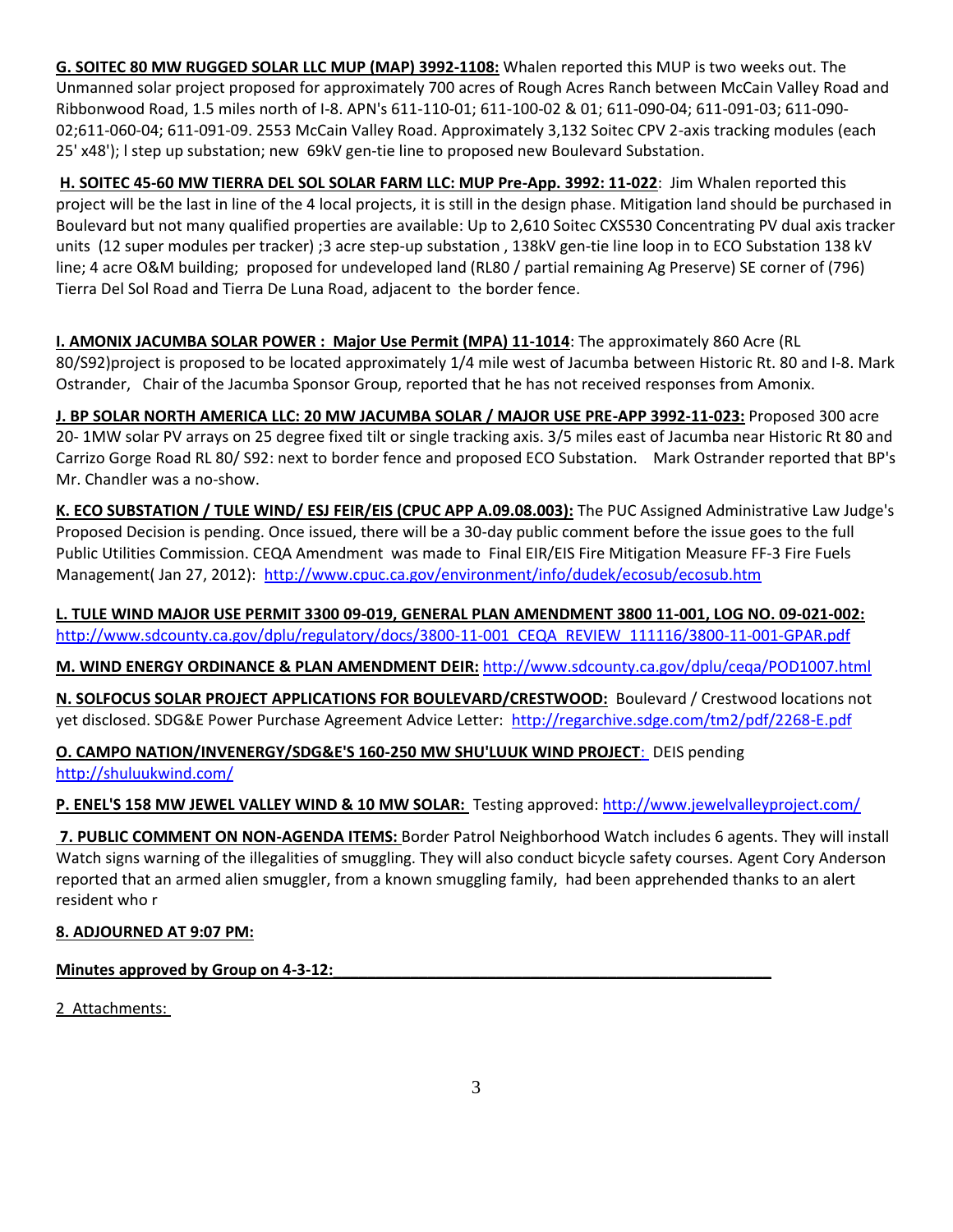# **This preliminary draft list was provided to Jim Whalen, Soitec's consultant, and reviewed by the Boulevard Planning Group at our March 1, 2012 meeting. There were no objections. Other issues were also raised during discussions and will be included in later comments.**

# **Soitec LanWest Draft MUP # PROJECT #P12-002 initial project issues and conflicts with Boulevard Community Plan that was adopted by the Board of Supervisors on August 3, 2011:**

- 1. Cumulative project impacts need to be addressed including all currently proposed wind, solar, transmission, substation, wood-to-steel pole swaps, Rough Acres Ranch Campground CASE NUMBER: 3992 11-002; Sunrise Powerlink.
- 2. Project Application corrections needed:
- 3. Linked Projects: LanWest Solar is linked to LanEast Solar, Rugged Solar, Tierra Del Sol Solar and the referenced 'nearby central facility for all Soitec operations', and linked via the SDG&E/ Soitec Power Purchase Agreement that covers all projects named above.
- 4. Septic: What are plans for on-site waste and worker health and safety?
- 5. Military Installation Notice required: Boulevard / I-8 is a military route of travel to and from the NAF at Seeley, La Posta Warfare training facility, Coronado, Yuma. Cumulative adverse impacts may be generate by glint and glare, interference with communications and /or navigation equipment due to EMI.
- 6. General Plan Policies: LU 6.6, 6.9, 10.2, 12.4, COS-11.1-3, COS 12.2 (needs further review)
- 7. Blvd Plan Community Character: Policy LU 1.1, 1.1.1. 1.1.2, 1.1.3, 1.1.4:
- 8. Policy LU 1.3, 1.31, 1.3.2: Visual, historical, cultural, habitat, harmony with bulk and scale, onsite renewable energy production
- 9. Policy LU 3.1 Preservation of Dark Skies
- 10. Policy LU 3.2.1: impacts to native and riparian habitat. Open rangeland and existing vegetation provides foraging and nesting habitat for wildlife including Golden Eagles.
- 11. Policy LU 3.3.1: old homestead native stone chimney is located in project site. Old Ruby store, now a home, is a historic building.
- 12. Community Facilities: Policy LU 5.1.1: cumulative impacts to Boulevard's limited and underfunded Volunteer Fire & Rescue Dept.
- 13. Commercial Industrial: Policy LU 6.1.1: commercial industrial tracking solar projects will negatively impact property values, community character, natural resources and overall quality of life
- 14. Buffer zones: LU 6.1.2, 6.1.3, 6.1.4: inadequate setbacks from neighboring residential properties, unknown noise, vibration, EMF/RFR / Microwave emissions / impacts
- 15. Groundwater: CM 8.2.1, 8.3.1: lack of sufficient setback from neighboring wells, concerns with increased toxic or hazardous waste used, stored or /or generated on-site, including transformer oil; use of chemical soil binders; use of on-site groundwater or imported water must be from certified / permitted / vetted source.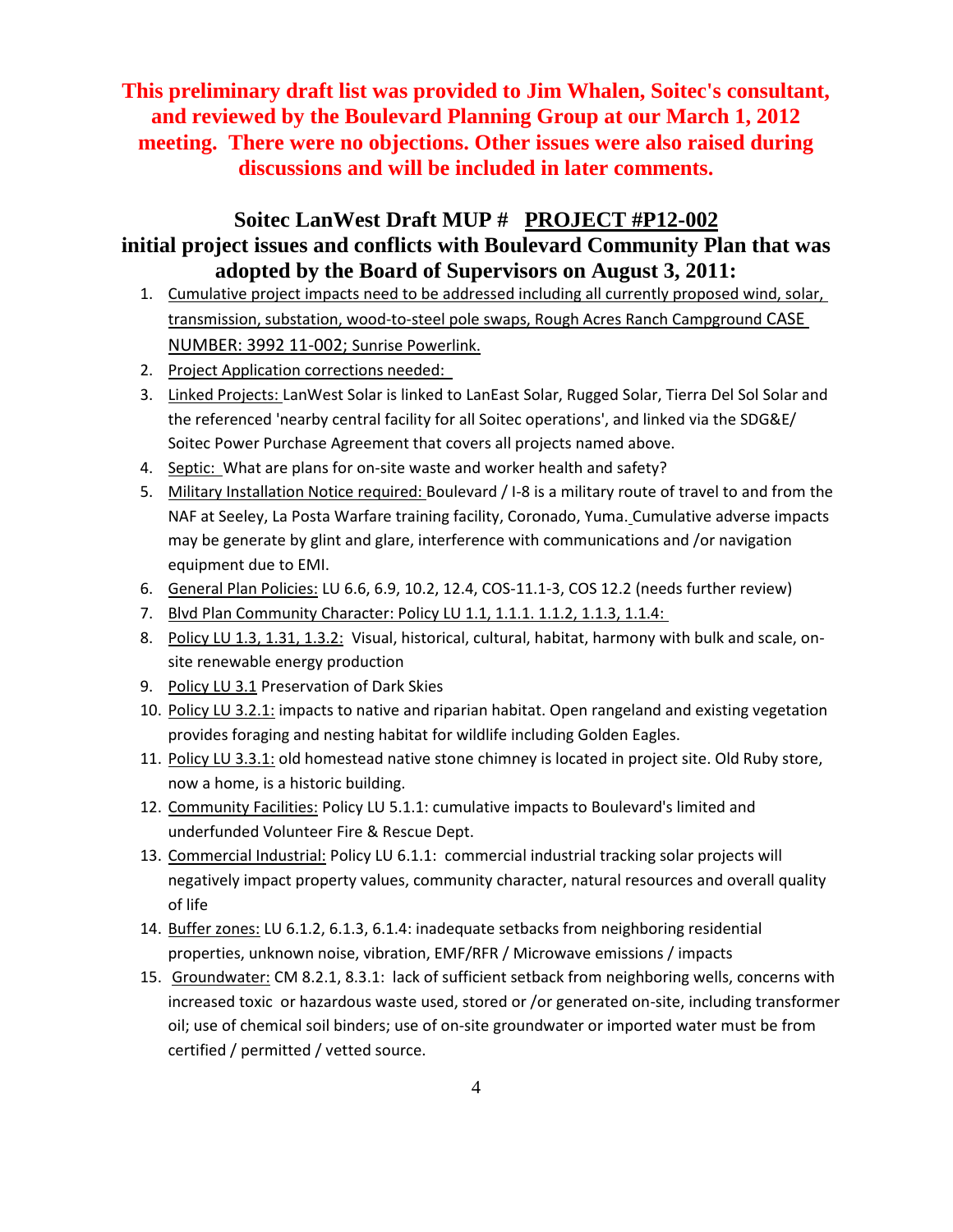- 16. Storm Drainage: CM 8.5, 8.5.1: extensive grading, soil removal, soil compaction, natural drainage / flow alteration,.
- 17. Energy: Policy CM 8.6.1, 8.6.2: the cumulative impacts from numerous large-scale wind and solar projects may reduce or eliminate the ability of self generators to sell excess energy back to the grid due to reduced transmission capacity
- 18. Telecommunications: New information is now available since our community plan was approved that raises significant Public Health and Safety concerns with increased and cumulative exposures to unsafe levels of EMF/RFR/ Microwave Radiation from numerous remotely operated facilities.
- 19. Conservation & Open Space: COS 1.1: LanWest will interfere with adjacent property owners plans to farm and install several green houses to support his current business operations.
- 20. Historic and Scenic Highways : COS 1.3: Historic Route 80 and I-8 are part of the County's Scenic Highway System. LanWest project and related infrastructure will degrade those scenic / historic views and resources and negate efforts / goals to establish scenic / historic corridors or to retain , protect and enhance rural community character.
- 21. Mineral Resources: Policy COS 1.4.2: the disturbance of 1,630,610 square feet of soil: 37 of 57 acres; 15,200 cu yd excavation ; 7,000 cu yd fill; 8,200 cu yd export;

# JIM WHALEN'S DRAFT ISSUE PAPER ON BACK COUNTRY CUMULATIVE MITIGATION February 10, 2012

Issue: The backcountry of San Diego County is a traditionally rural area with large expanses of public land surrounding small communities such as Boulevard, Campo, Jacumba and Borrego Springs. With the state's mandate of 33% renewable energy sources by 2030, as well as investment tax credits for renewables, San Diego County's significant wind and solar resources have attracted developers, and many projects are now in the approval process. The process has been accelerated by the recent General Plan update process, which eliminated much of the residential potential of areas served by groundwater.

Because of the visual prominence of many of these new energy projects, the character of the backcountry is being changed in some communities,, with new electric transmission, wind and solar energy projects coming on line. To help address this, community groups such as the Boulevard Planning Group have asked for mitigation measures, notwithstanding their longstanding opposition to these projects. The expectation is the opposition may continue to some projects, but these ameliorating measures would still be pursued on a parallel path.

Background: Responsible developers intend to do the right thing while moving ahead with their projects, but there is no way for that to happen today without pursuing individual mitigation for project impacts. There is no organized forum for a community to conceive projects, collect & hold funds, and construct & operate facilities, other than the County of San Diego. While some of the back country communities have existing improvement vehicles such as revitalization committees, they are not able to effectively pursue large sources of funds through grant-making or other leveraging tools. They also are hamstrung by the current state of public finance capacity,